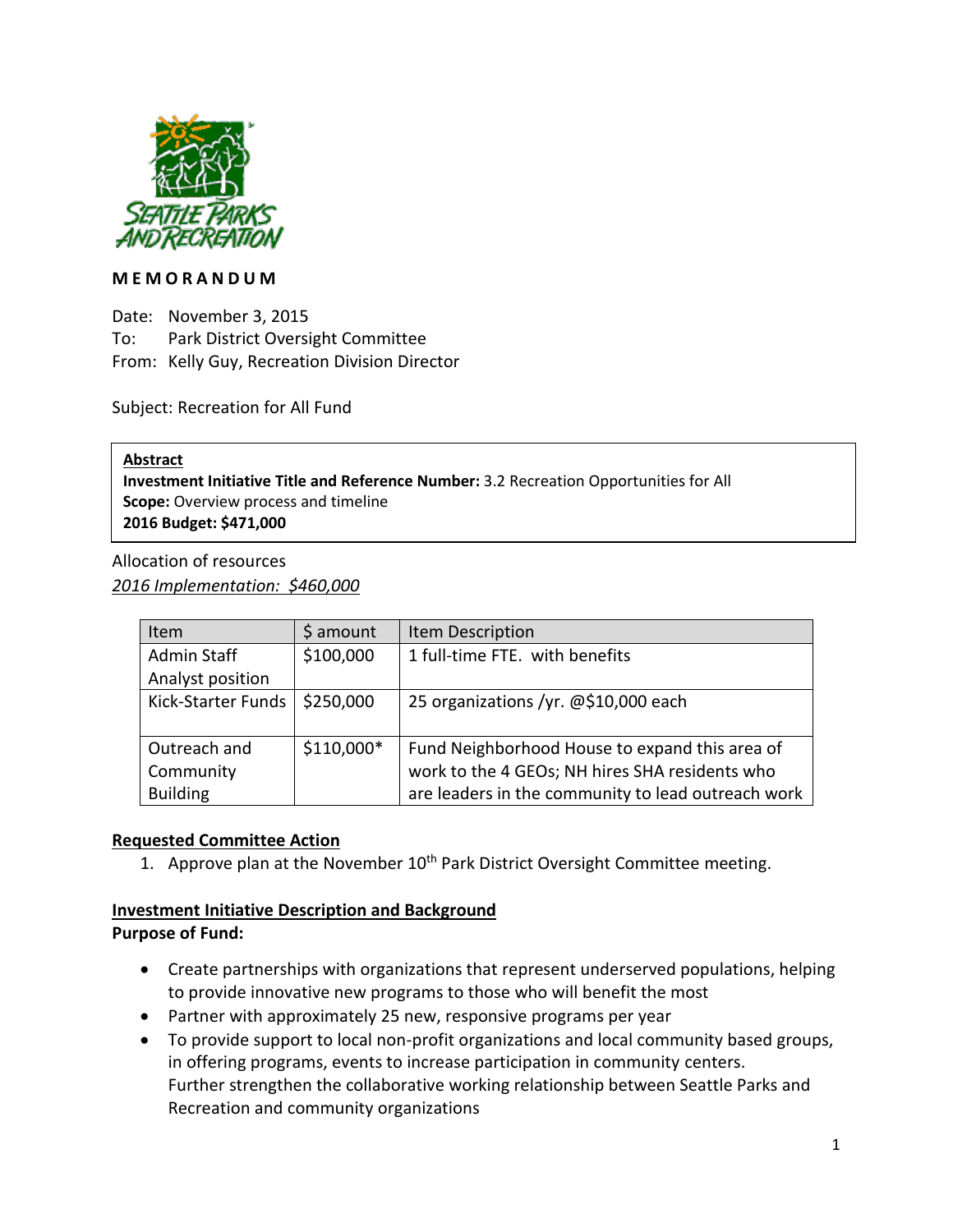# **Eligibility**

- Non-Profit organizations and local community-based groups representing underserved populations, with an emphasis on new, innovative and responsive programs
- Groups may apply with a fiscal sponsor; they do not have to be  $501(c)(3)$  nonprofits.
- Programs, activities must be open to the public
- Take place in the city of Seattle between April and December 2016
- Not have any outstanding debts or grants with Seattle Parks and Recreations' Business Service Center (BSC)

# **Funding Awards**

Funded organizations will receive one (1) year of funding support (for events in 2016) to go towards: instructor fees, marketing and promotional fees, project management and personnel costs, supplies, equipment rentals or other production-related costs, and no more than 10% for food related costs during the event/program. Funds may not be used for fundraising, gifts, or organizational administrative costs.

# **Criteria for Selection**

- **Quality of Activity, Program and/or Project**: clear, well-conceived, authentic relationship to the community, promotes participation and community relations.
- **Community Impact**: plan describes meaningful efforts to increase community participation through innovative programs and activities that will reach diverse and underserved audiences.
- **Feasibility**: the organization/community group has a proven track record of presenting programs, activities and/or other event(s) and/or demonstrated ability to produce the program or event; evidence of community involvement and support; and clear realistic budget for the program or event.
- **Sustainability:** projects will have a plan to sustain program beyond funding i.e.; partnership development, in-kind donations, fitness certifications etc.
- **Aligns with the mission of Seattle Parks and Recreation;** provide welcoming and safe opportunities to play, learn, contemplate and build community, and promotes responsible stewardship of the land.

# **Review of Applications**

An independent peer panel of non-profit organization members, community, and Seattle Parks and Recreation representatives will review and evaluate applications according to the program criteria and recommend funding.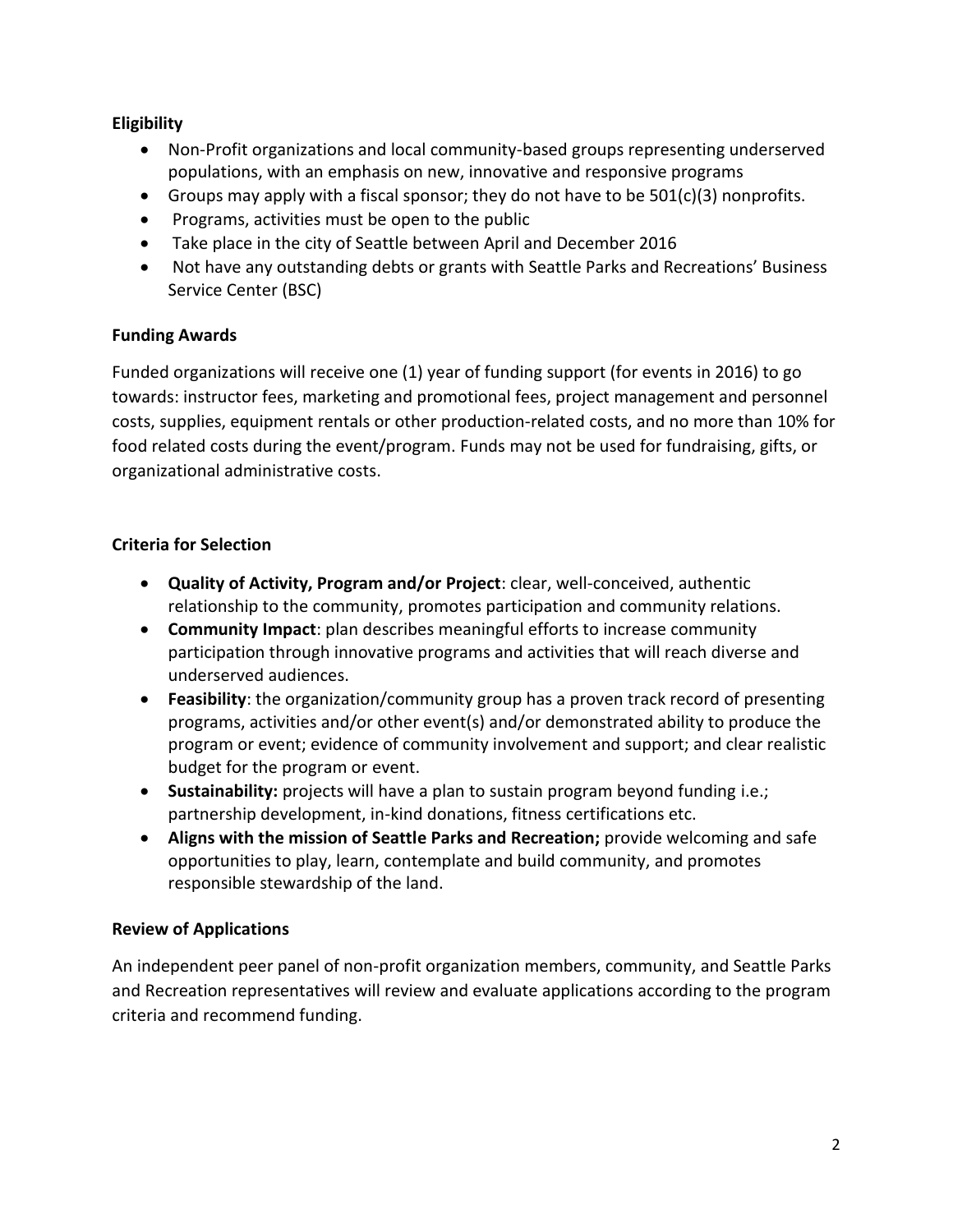### **Timeline**

**November:** Announcement of Recreation for All Fund

**November-February:** Outreach and community workshops hosted

**January 1**: Application Opens

**February 22**: Application deadline

**February 25-26th**: Review Panel

**March 16th**: Superintendent approval of funding allocation

**March 22nd**: Notifications

**March 28th**: Start contracting

**April – December 2016**: – Partner Implementation

# **Inclusive Outreach and Public Engagement Strategies or Implications Outreach and Engagement Objectives**

- Involve community groups and non-profit organizations not typically involved in stakeholder conversations in providing feedback on implementation plan.
- Inform communities, community groups and non-profit organizations of the initiative, encouraging those that represent priority neighborhoods and under-represented populations to apply.
- Conduct workshops at non-traditional locations (i.e. coffee shops, churches, etc.) and provide ongoing technical assistance throughout application process.

# **Outreach Plan**

- Contract with Neighborhood House to hire at least six outreach workers (\$110,000) to convene community organizations, non-profits and local business owners in November to receive feedback on the implementation plan. This has worked extremely well this past year at High Point and Yesler so we'd like to extend to several other community centers.
- Expand this engagement in 2016, to inform the implementation of the 2017 award application cycle.
- $\bullet$  Host several workshops at community agencies, local gathering places in 1<sup>st</sup> quarter of 2016 to provide support, assistance and equity in the 2016 application process to potential applicants.
- Partner with other city departments to conduct outreach to under-represented communities and organizations, to inform them about the program and encourage them to apply.
- Translate application materials into different languages, as the budget permits.